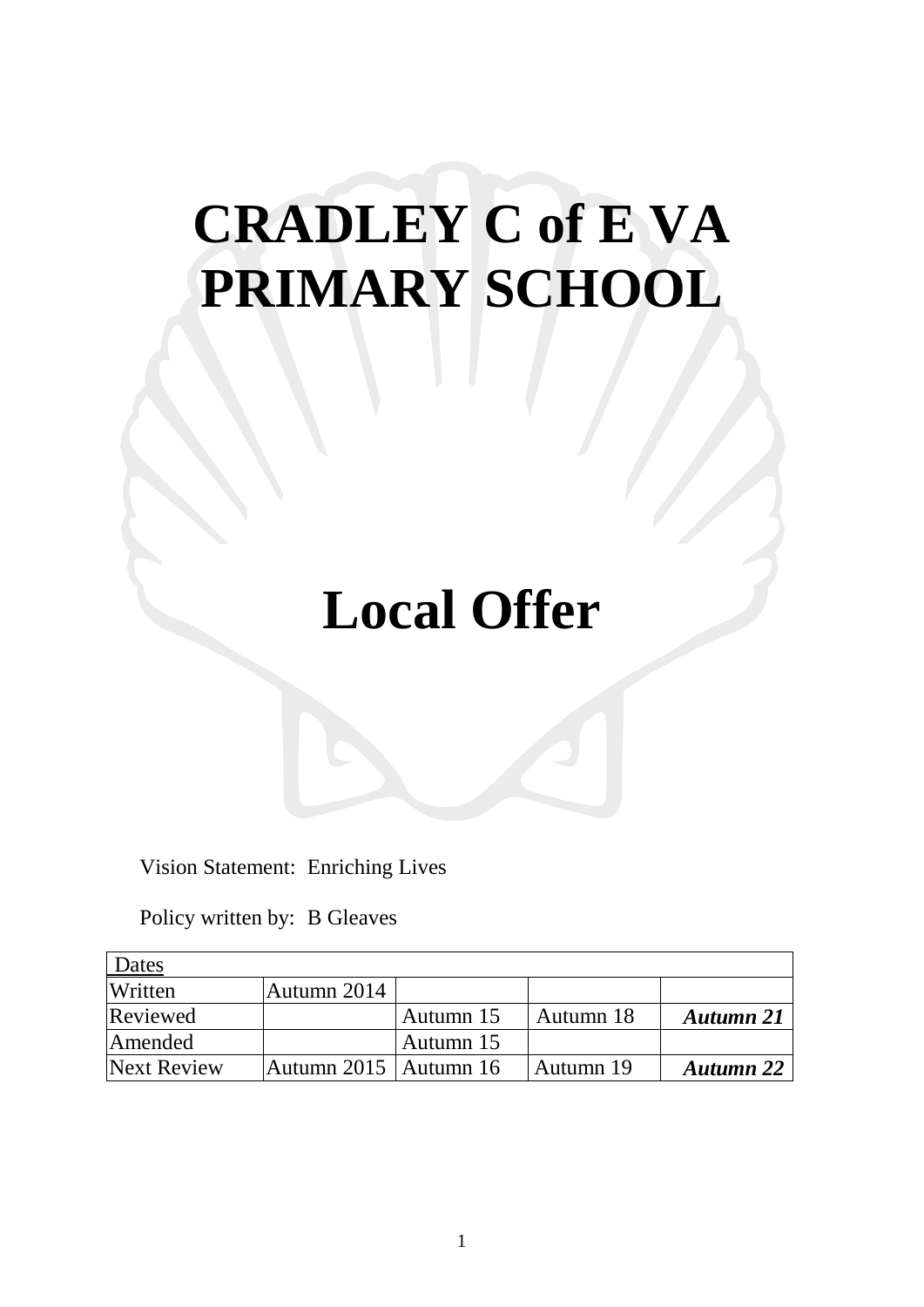## **CRADLEY C OF E VA PRIMARY SCHOOL**

### **LOCAL OFFER**

#### **FOR SPECIAL ECUCATIONAL NEEDS AND DISABILITY (SEND)**

1. Cradley Special Education Needs Co-ordinator (SENCo): Mrs B Gleaves Cradley Special Educational Needs Link Governor: Mrs E Copp

Cradley Primary School believes that **all** pupils should be respected and valued and strives to ensure that all pupils:

- 1.1 Have a wide and balanced curriculum which is differentiated to meet individual needs
- 1.2 Can learn and make progress according to their individual developmental trends
- 1.3 Are assessed using appropriate assessment tools and guidelines
- 1.4 Have equal access to resources, provision and interventions as needed

All teachers are teachers of SEN pupils and as such provide quality first teaching which takes account of the particular individual needs of pupils with SEN within the classroom. Many steps are taken to support children through their learning journey. Quality teaching is vital; however for some children there are occasions when further additional support may be needed to help them achieve their targets.

The Special Educational Needs Co-ordinator (SENCo) is responsible for overseeing the management of provision and or support for identified pupils with SEN. The SENCo will liaise with staff to monitor the progress of SEN pupils and to discuss further interventions where progress is slower than expected. There is regular contact with a wide range of external agencies that are able to give more specialised advice.

Our Local Offer is written to provide parents/carers with information about how we support children with SEN. We have answered some commonly asked questions:

| Questions                | Cradley's Response                                            |
|--------------------------|---------------------------------------------------------------|
|                          |                                                               |
| How does the school      | 1.1 We receive information from pupils' previous schools      |
| identify children with   | 1.2 Progress of all pupils is monitored regularly by class    |
| SEN and what should      | teachers and the Head Teacher, so that pupils not making      |
| I do if I think my child | expected progress are quickly identified. This will then be   |
| may have SEN?            | discussed with parents/carers and the pupil.                  |
|                          | 1.3 If parents/carers have concerns they should first make an |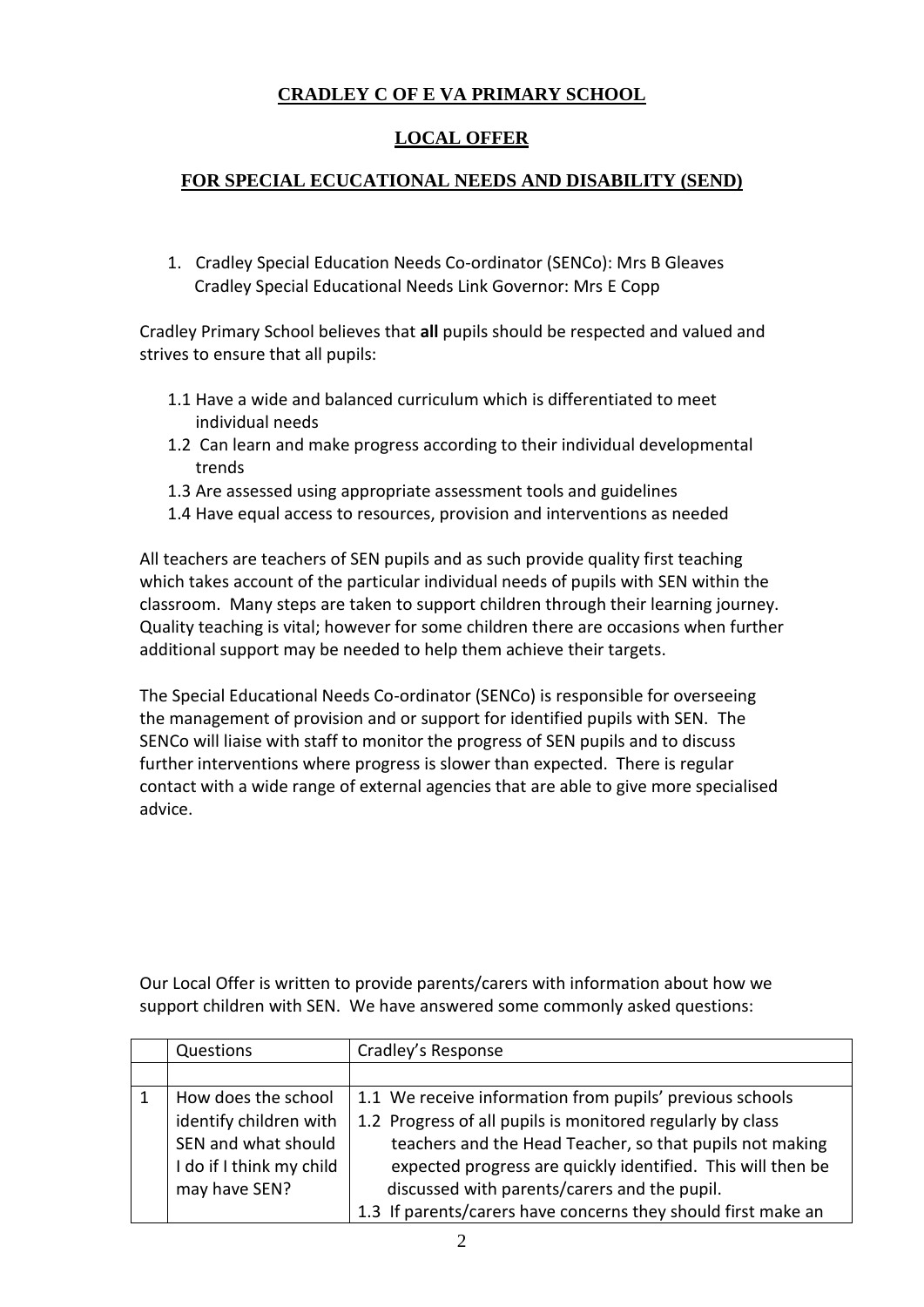| $\overline{2}$ | How will the child be<br>supported?                                                                                | appointment with the class teacher who will then liaise with<br>the SENCo as appropriate. We pride ourselves on building<br>positive relationships with parents/carers. We are open<br>and honest with parents/carers and hope they are able to<br>be the same with us.<br>1.4 Health diagnosis through paediatrician.<br>2.1 Cradley School has a range of interventions in place which<br>may be used when a need is identified.<br>2.2 Parents/carers will be informed of the planned support.<br>2.3 If the pupil meets the criteria for special educational needs<br>or disabilities, an IEP will be created detailing targets, ways<br>of meeting the targets and success criteria. A copy of this<br>will be provided to parents/carers.<br>2.4 The progress of children receiving additional support will be<br>monitored to ensure that the provision is having the desired<br>impact                                                                                                                                                                                                                                                                                                                                                                                                                                              |
|----------------|--------------------------------------------------------------------------------------------------------------------|---------------------------------------------------------------------------------------------------------------------------------------------------------------------------------------------------------------------------------------------------------------------------------------------------------------------------------------------------------------------------------------------------------------------------------------------------------------------------------------------------------------------------------------------------------------------------------------------------------------------------------------------------------------------------------------------------------------------------------------------------------------------------------------------------------------------------------------------------------------------------------------------------------------------------------------------------------------------------------------------------------------------------------------------------------------------------------------------------------------------------------------------------------------------------------------------------------------------------------------------------------------------------------------------------------------------------------------------|
|                |                                                                                                                    | 2.5 Governors will receive a report from the SENCo on the<br>progress of pupils with SEN.                                                                                                                                                                                                                                                                                                                                                                                                                                                                                                                                                                                                                                                                                                                                                                                                                                                                                                                                                                                                                                                                                                                                                                                                                                                   |
| 3              | How will the<br>curriculum be<br>matched to my<br>child's needs?                                                   | 3.1 Differentiation is planned for groups and individuals<br>according to their need. Typically this might mean that in a<br>lesson there would be three different levels of work set for<br>the class. However, on occasion this may be individually<br>differentiated.<br>3.2 There may be a TA (Teaching Assistant) working to support                                                                                                                                                                                                                                                                                                                                                                                                                                                                                                                                                                                                                                                                                                                                                                                                                                                                                                                                                                                                   |
| 4              | How will both you<br>and I know how my<br>child is doing and<br>how will you help me<br>support their<br>learning? | your child or a small group.<br>4.1 We believe that your child's education should be a<br>partnership between parents and teachers, therefore we<br>aim to keep communication channels open and<br>communicate regularly, especially if your child has complex<br>needs.<br>4.2 We measure children's progress against national<br>expectations and age related expectations. Their progress<br>is tracked from entry to Year 6 by our assessment co-<br>ordinator.<br>4.3 Annual reports and twice yearly Parents' Evenings give all<br>parents/carers regular feedback on their child's up to date<br>academic levels and any behavioural, emotional or social<br>difficulties.<br>4.4 IEPs (Individual Education Plans), IBPs (Individual Behaviour<br>Plans) and PSPs (Personal Support Plans) are used to set<br>targets and review progress, which are shared with<br>parents/carers. The targets set are SMART (Specific,<br>Measurable, Achievable, Realistic, Time scaled) targets with<br>the expectation that the child will achieve the targets by<br>the time it is reviewed.<br>4.5 When appropriate, parents/carers may be contacted mid-<br>term to discuss the support that the school are providing<br>and how they can help their child at home; this may be a<br>phone call or a meeting. Pupil's views may be obtained |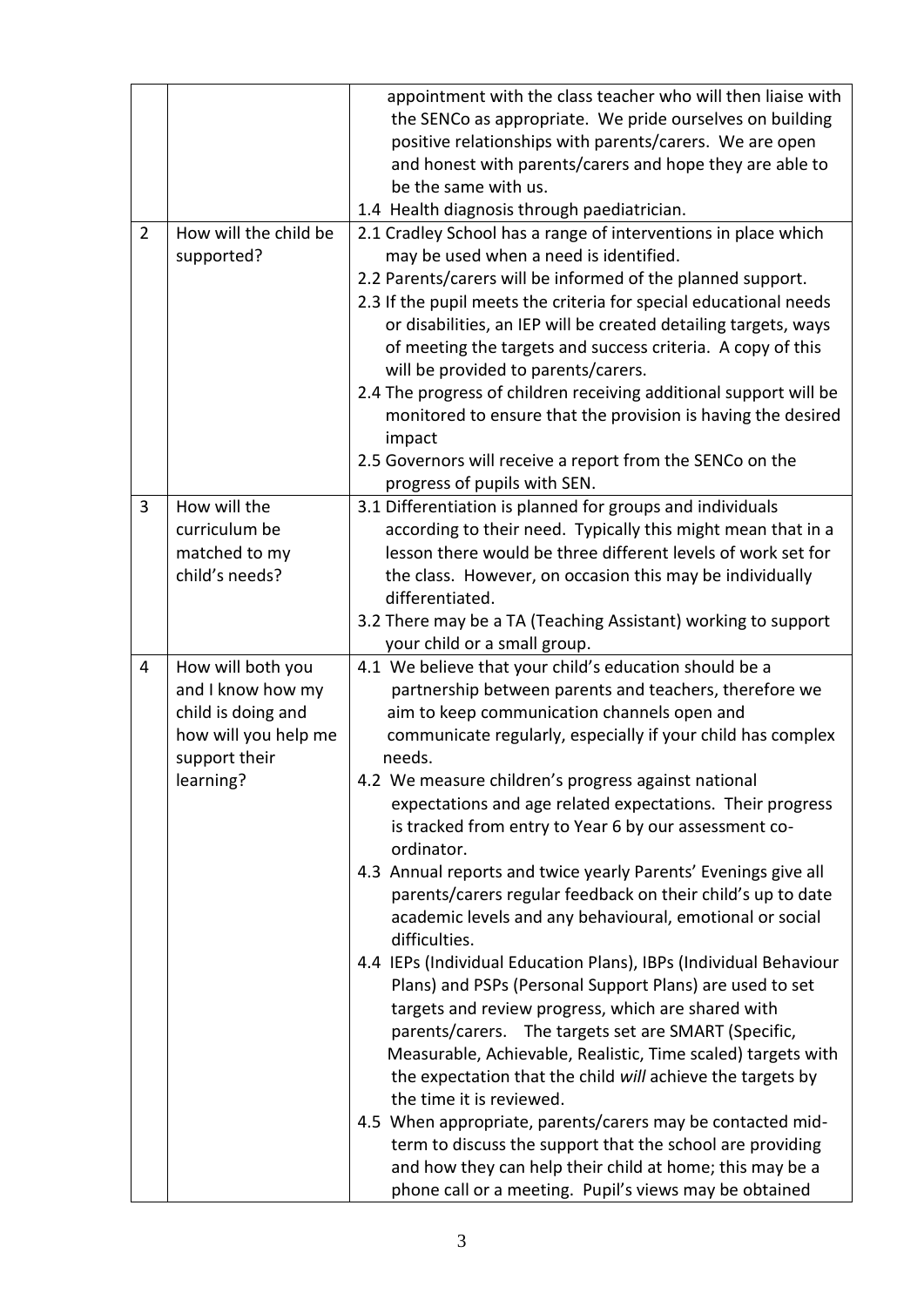|   |                       | when appropriate; they may attend part of all of any              |
|---|-----------------------|-------------------------------------------------------------------|
|   |                       | meeting.                                                          |
|   |                       | 4.6 If your child has complex SEND (Special Educational Needs     |
|   |                       | and Disabilities), they may have a Statement of SEN, which        |
|   |                       | means that a formal meeting will take place to discuss your       |
|   |                       | child's progress and a report will be written for the             |
|   |                       | Educational Health Care Plan (EHCP).                              |
| 5 | What support will     | 5.1 The well-being of all pupils is our primary concern. They are |
|   | there be for my       | supported with their social and emotional development             |
|   | child's overall well- | throughout the school day, through the curriculum and             |
|   | being?                | extra curriculum activities. Personal, Social and Health          |
|   |                       | Education (PSHE) and Social and Emotional Aspects of              |
|   |                       | Learning (SEAL) are integral to our curriculum and are also       |
|   |                       | taught explicitly.                                                |
|   |                       | 5.2 Additional support from specialist staff is arranged as       |
|   |                       | needed for individual pupils, both in and out of the              |
|   |                       | classroom; a tailored personal plan may be put in place for       |
|   |                       | pupils with the highest need. This could be arranged              |
|   |                       | through a Common Assessment Framework (CAF) which                 |
|   |                       | provides a forum to discuss all kinds of needs and then           |
|   |                       | access agencies for support.                                      |
|   |                       | 5.3 Our Behaviour Policy, which includes guidance on              |
|   |                       | expectations, rewards and sanctions, is fully understood and      |
|   |                       | in place by all staff.                                            |
|   |                       | 5.4 We regularly monitor attendance. Absence and lateness are     |
|   |                       | recorded. We support pupils returning to school after             |
|   |                       | absence and take the necessary actions to prevent                 |
|   |                       | unauthorised absence. Good attendance is rewarded.                |
|   |                       | 5.5 Relevant staff are trained to support medical needs and in    |
|   |                       | some cases all staff receive training.                            |
|   |                       | 5.6 Pupils' views are sought through School Council, regular      |
|   |                       |                                                                   |
|   |                       | Student Questionnaires and other forums.                          |
| 6 | What specialist       | 6.1 All external partners we work with are vetted in terms of     |
|   | services and          | safe-guarding and when buying in additional services we           |
|   | expertise are         | monitor the impact of any intervention against cost, to           |
|   | available or accessed | ensure a value for money service.                                 |
|   | by the school?        | 6.2 Educational outside agencies include: Educational             |
|   |                       | Psychology (EP); Behaviour Support (BS); Learning and             |
|   |                       | Language Support (LLS); outreach services including ASD;          |
|   |                       | English as an Additional Language (EAL) and Gypsy, Roma           |
|   |                       | and Traveller service (GRT).                                      |
|   |                       | 6.3 Specialist health services such as Speech and Language        |
|   |                       | Therapy (SaLT); Physical and Sensory Support service (PSS)        |
|   |                       | which includes Hearing Impaired Service (HI) and Visually         |
|   |                       | Impaired service (VI); Occupational Therapy (OT); Physio          |
|   |                       | Therapy (PT); Child and Adolescent Mental Health (CAMHS)          |
|   |                       | and other health professionals.                                   |
|   |                       | 6.4 We work with Social Services, Herefordshire Family Support    |
|   |                       | and Community Police.                                             |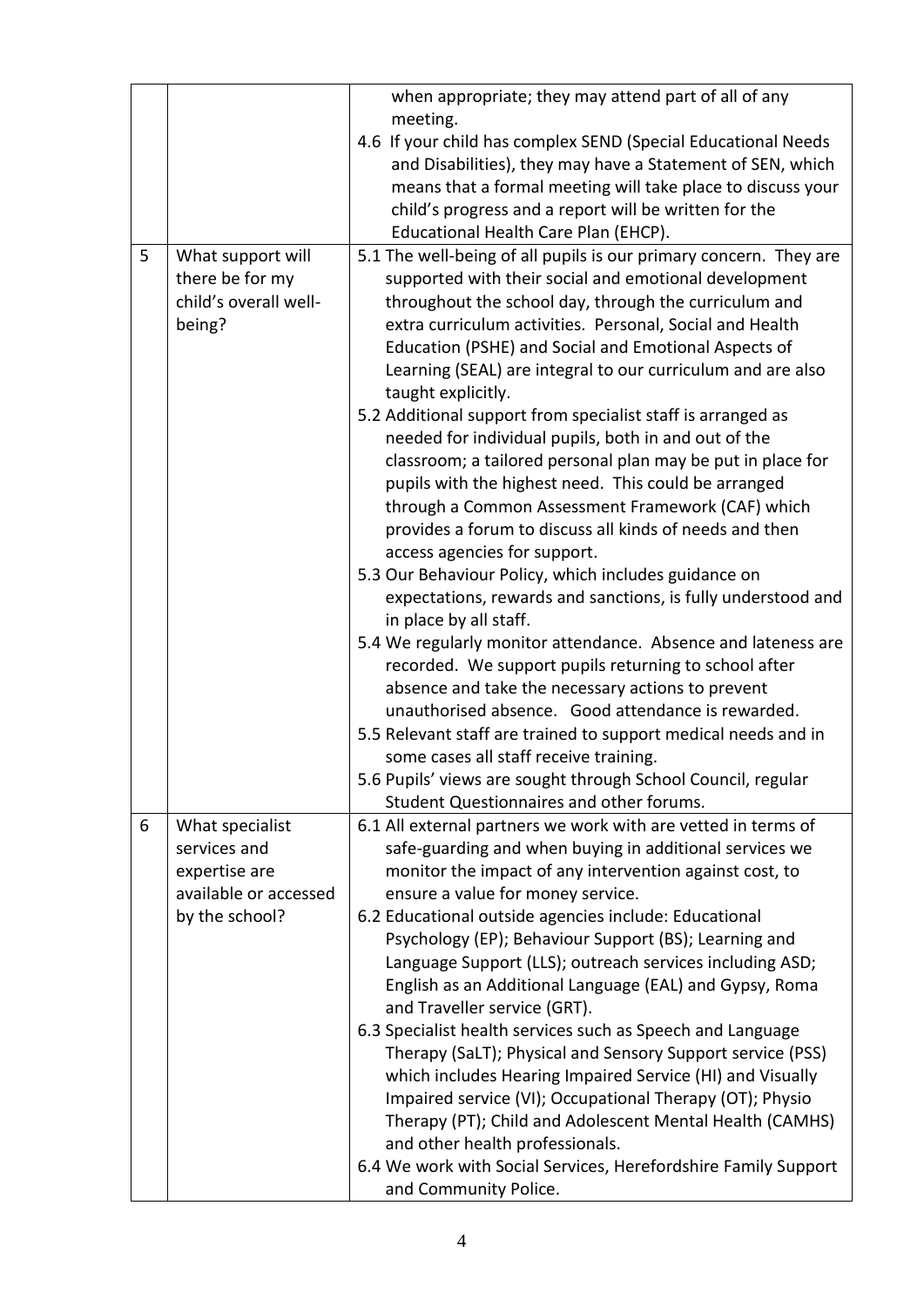|                |                                                                                                                                   | 6.5 Multi Agency Group meetings are attended by the SENCo<br>and/or Head Teacher, where groups of professionals gather<br>to offer services and advice.                                                                                                                                                                                                                                                                                                                                                                                                                                                                                                                                                                                                                                                                                       |
|----------------|-----------------------------------------------------------------------------------------------------------------------------------|-----------------------------------------------------------------------------------------------------------------------------------------------------------------------------------------------------------------------------------------------------------------------------------------------------------------------------------------------------------------------------------------------------------------------------------------------------------------------------------------------------------------------------------------------------------------------------------------------------------------------------------------------------------------------------------------------------------------------------------------------------------------------------------------------------------------------------------------------|
| $\overline{7}$ | What training have<br>the staff supporting<br>children with SEN?                                                                  | 7.1 We regularly invest time and money in training our staff to<br>improve provision for all students, to develop enhanced<br>skills and knowledge.<br>7.2 Our Special Education Needs Co-ordinator (SENCo) is a<br>qualified and experienced teacher who holds the National<br>Qualification in Special Educational Needs, as well as<br>receiving on-going SEN training in specific areas.<br>7.3 All our teachers hold qualified teacher status and all staff<br>members, including TAs (Teaching Assistants) and HLTAs<br>(Higher Level Teaching Assistants), receive regular training<br>to best support our pupils with SEN, for example in<br>numeracy and phonics programmes. We are a Thrive<br>School and some staff members are trained to deliver this.                                                                           |
| 8              | How will my child be<br>included in activities<br>outside the<br>classroom including<br>school trips?                             | 8.1 Our Equality/Inclusion Policy promotes involvement of all of<br>our learners in all aspects of the curriculum including<br>activities outside the classroom.<br>8.2 Where there are concerns for safety and access, a<br>personalised risk assessment is carried out to consider if<br>reasonable adjustments can be made to meet any<br>additional needs; if appropriate, parents/carers are<br>consulted and involved in planning.                                                                                                                                                                                                                                                                                                                                                                                                      |
| 9              | How accessible is<br>Cradley School?                                                                                              | 9.1 Cradley School is a new building (rebuilt in 2004) and is<br>wheelchair accessible with a disabled toilet large enough to<br>accommodate changing. The school is all on one level.<br>9.2 We have an Accessibility Plan in place and where feasible,<br>make reasonable adjustments to improve the accessibility<br>of our environment to meet individual needs. Our policy<br>and practice adheres to The Equality Act of 2010.<br>9.3 Any other resources needed for access may be assessed by<br>OT and Physiotherapy in order for us to ensure ease of<br>access and safety for all.<br>9.4 We monitor the languages spoken by families in our setting<br>and would make use of translation sites via our website and<br>would endeavour to arrange for a translator to attend<br>meetings if necessary. We liaise with the EAL team. |
| 10             | How will the school<br>prepare and support<br>my child to join the<br>school or to transfer<br>to the next stage of<br>education? | We have an induction programme in place for<br>10.1<br>welcoming all new learners to our school. We encourage<br>all new children to visit the school prior to starting, when<br>they will be shown around the school.<br>All children are assessed on entry.<br>10.2<br>We have excellent relationships with our feeder schools;<br>10.3<br>we share information to support pupils' learning and well<br>being at transition. We ensure that all relevant paperwork<br>is passed on and all needs are discussed and understood.<br>Our main feeder school JMHS (John Masefield High<br>10.4<br>School) run a programme specifically tailored to aid                                                                                                                                                                                          |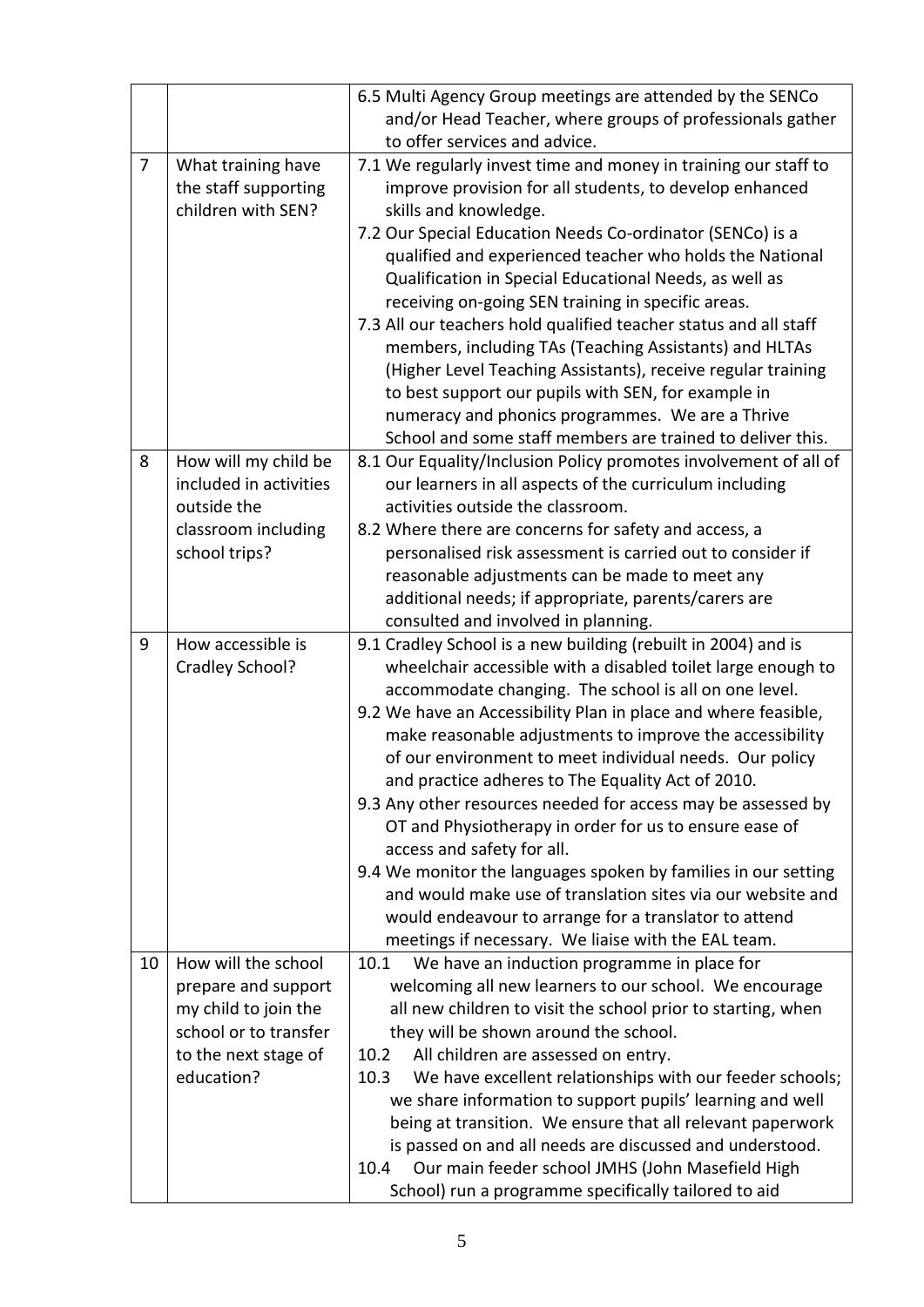| 11 | How are the school's<br>resources allocated<br>and matched to<br>children's special<br>educational needs? | transition for the more vulnerable pupils.<br>As a church school we fully support pupils wishing to<br>10.5<br>transfer to Bishops of Hereford, our C of E High School.<br>If your child has a Statement of Special Needs, then the<br>10.6<br>year 5 reviews will be used as a transition meeting and staff<br>from both schools will be invited to attend.<br>Our finances are monitored and audited regularly and<br>11.1<br>we utilise resources to support the strategic aims of our<br>setting as well as individual learner needs.<br>We seek to ensure a 'value for money' service; therefore<br>11.2<br>all interventions are costed and evaluated.<br>We have a team of TAs who are funded from the SEN<br>11.3<br>budget and deliver programmes designed to meet groups<br>of children's needs. |
|----|-----------------------------------------------------------------------------------------------------------|------------------------------------------------------------------------------------------------------------------------------------------------------------------------------------------------------------------------------------------------------------------------------------------------------------------------------------------------------------------------------------------------------------------------------------------------------------------------------------------------------------------------------------------------------------------------------------------------------------------------------------------------------------------------------------------------------------------------------------------------------------------------------------------------------------|
| 12 | What range of<br>interventions is<br>available at Cradley<br>School?                                      | 12.1 Communication and Interaction: Read,<br>Write Inc; Group Reading; Sentence Building; Toe by Toe;<br>12.2 Cognition and Learning: Power of 1; Power of 2; Plus 1;<br>Plus 2; First Class with Number; Perform with Time; Pre-<br>teaching; Stareway to Spelling;<br>Post-teaching; Superstars and their Oxford Products.<br>12.3 Social, Mental and Emotional health: Buddy system;<br>Behaviour Reward Charts; Social Stories; Anger<br>Management sessions; Time Out; Self Esteem groups,<br>Thrive and Therapeutic Story Writing<br>12.4 Sensory and Physical: Pindora's Box; Whizzer; Astro<br>Balance Board; Write from the Start; writing slopes; sitting<br>cushions; pencil grips; cross lateral exercise groups                                                                               |
| 13 | How is the decision<br>made about what<br>type and how much<br>support my child will<br>receive?          | 13.1<br>Quality first inclusive practice is clearly defined in our<br>setting and we expect all staff to deliver this.<br>13.2 Should additional support be required, this is<br>undertaken after consultation with the relevant staff, the<br>learner and their families as necessary. All interventions<br>are monitored for impact and outcomes are defined at the<br>start of any intervention. The SENCo oversees all additional<br>support and regularly shares updates with the SEN Link<br>Governor.                                                                                                                                                                                                                                                                                               |
| 14 | How are parents<br>involved in the<br>school?                                                             | We work in partnership with parents to support each child's<br>well-being, learning needs, progress and aspirations.<br>14 We encourage parents/carers to contact their child's class<br>teacher to discuss any issues, making appointments first to<br>ensure quality time.<br>Parents are invited to become involved in school life<br>15<br>through a number of means, e.g. FOCS (Friends of Cradley<br>School), hearing children read, helping with sewing<br>projects, accompanying class trips and attending events<br>throughout the school year.<br>We host parent focus groups to model our approaches to<br>16<br>learning in various subjects, such as maths, phonics and                                                                                                                       |